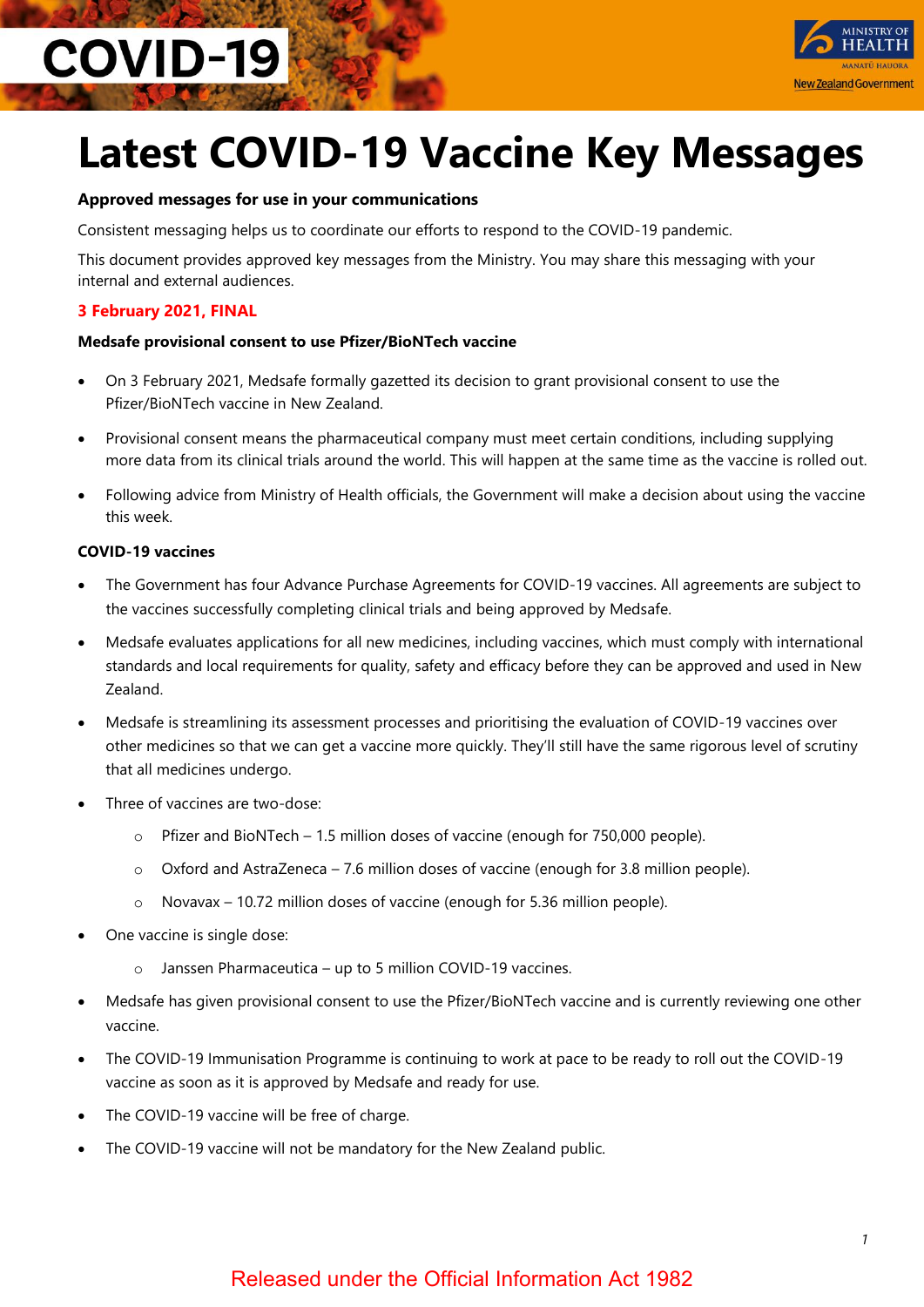#### **COVID-19 vaccine rollout**

- The confirmed timing of the rollout will depend on Medsafe approval of the vaccine and when the suppliers can deliver it.
- A sequenced framework (the order of rollout) will be used to guide the rollout of the vaccines as they become available.
- As things currently stand, border and MIQ workers, covered by the Required Testing Order (2020), will be the first group to receive the COVID-19 vaccine. This reflects the critical role they play, standing between the people of Aotearoa New Zealand and those who might unwittingly bring the virus into our communities, and the higher risk that represents.
- The Ministry of Health has been working towards a second quarter rollout for this (potentially during March); however, if the vaccine becomes available earlier, we would look to move as soon as possible.
- We expect to then make vaccines available for the general public in the second half of the year, subject to supply.
- The Ministry of Health also plans to offer vaccination to those MIQ and border workers' household contacts at the same time to ensure they receive the same level of protection. Although we know the vaccine will protect individuals from the effects of the virus, it is too early for researchers to confirm whether a vaccinated person could still be a carrier and transmit COVID-19 to someone else.
- Given it is too early to confirm whether a vaccinated person could still transmit COVID-19, mandatory testing of our border and MIQ workforce will continue.
- The Ministry of Health is preparing for a range of vaccine scenarios should the COVID-19 situation in New Zealand change.
- Ensuring equity of outcomes is a key measure of success, including protection for Māori, Pacific peoples and our most vulnerable population groups, such as older people, disabled people, health workers, essential workers and border staff.

#### **Workforce – vaccinators**

- The Ministry of Health is planning for an extra 2,000 to 3,000 full-time (or equivalent) vaccinators to be trained and available when needed throughout New Zealand. This number will continue to grow during 2021, in line with vaccine delivery schedules.
- The Immunisation Advisory Centre will provide training on the COVID-19 vaccines. The training is expected to start in February 2021 and will be available online as well as face-to-face, across the country.
- The Ministry of Health is currently seeking additional vaccinators to support the COVID-19 vaccine rollout. Retired health professionals or others not currently in the health workforce who may want to volunteer as a vaccinator, can register their interest via the **[COVID-19 Surge Workforce database](https://scanmail.trustwave.com/?c=15517&d=66CH4BpRQYBqf_rXQvUZCvckZ9FtxccGVB8piqq_7A&u=https%3a%2f%2fforms%2ezohopublic%2ecom%2eau%2fmohworkforceresponse%2fform%2fRegistrationofInterest%2fformperma%2fGeDyHg8hHrJ73txf1aLMiOnEc9UKnOd8XJKA74Y3rhk)**, which can be found on the Ministry of Health COVID-19 Vaccine Planning webpage, or email **[covid-19vaccine@health.govt.nz](mailto:xxxxxxxxxxxxxxx@xxxxxx.xxxx.xx)**. Please note that this database is only for people not currently in the health workforce willing to be involved in the roll out.
- The Ministry of Health is working closely with DHBs on vaccine rollout.

## Released under the Official Information Act 1982